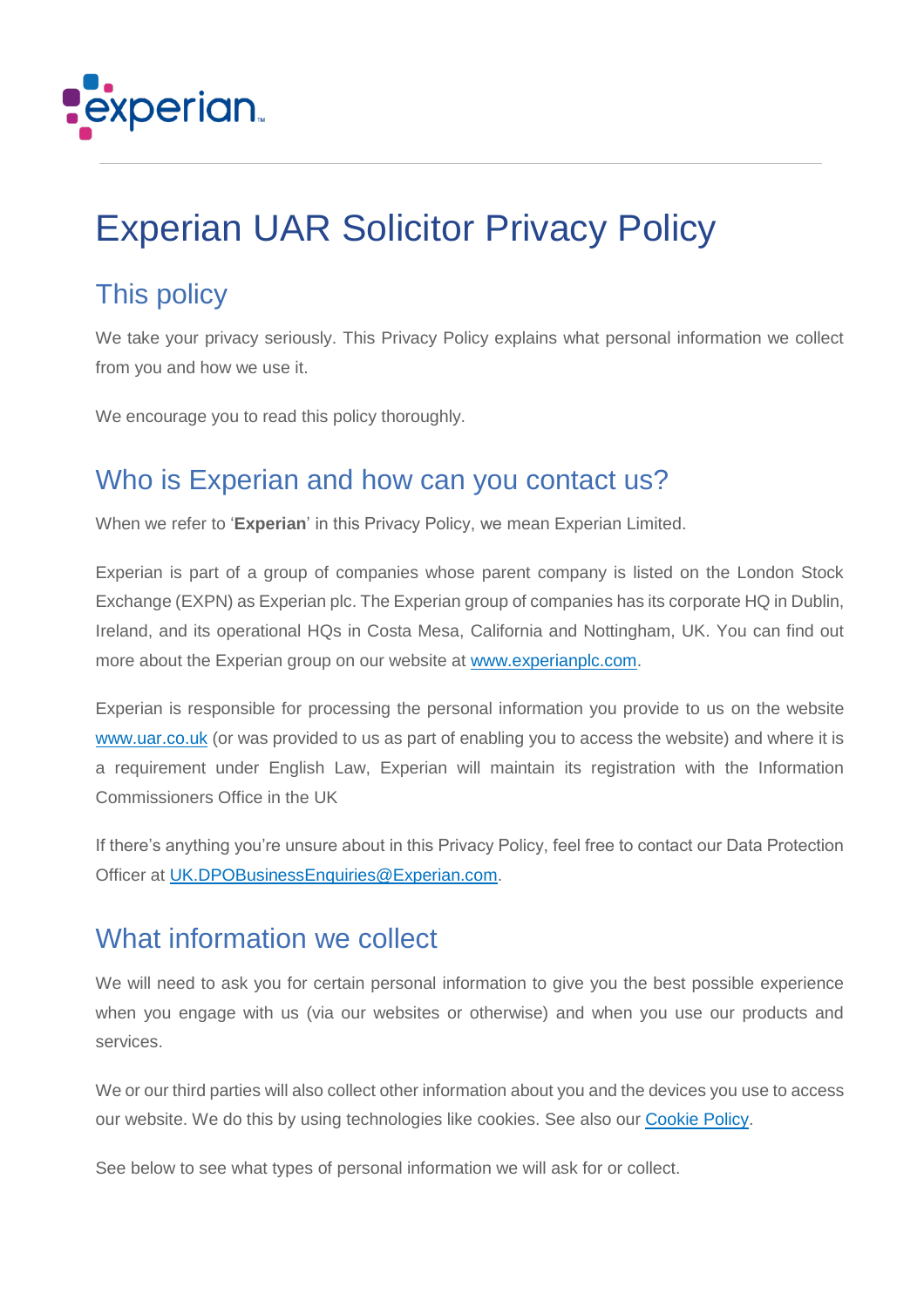

### Contact information

When you apply for Experian services from this website we will ask you to provide some contact information. Contact information may include some or all of the following:

- Full name
- Residential address
- Landline phone number
- Mobile phone number
- Email address

We will only retain your Contact information for 12 months after the end of the provision of the services.

### Payment Information

Where the services you select on our website carry a cost, we will ask you to provide some payment information. Payment information may include some or all of the following:

- Credit card
- Debit card
- Bank details

We will only retain your bank details for 12 months after the end of the last billed period. We do not retain your credit card or debit card details at all – when you pay for our services by card, the card details are used instantly to make the payment and we do not keep the details.

### Security Details

For most of the services you select on our website, we will ask you to provide security information that only you will know. Security information may include some or all of the following:

- Password
- Mother's maiden name
- Place of birth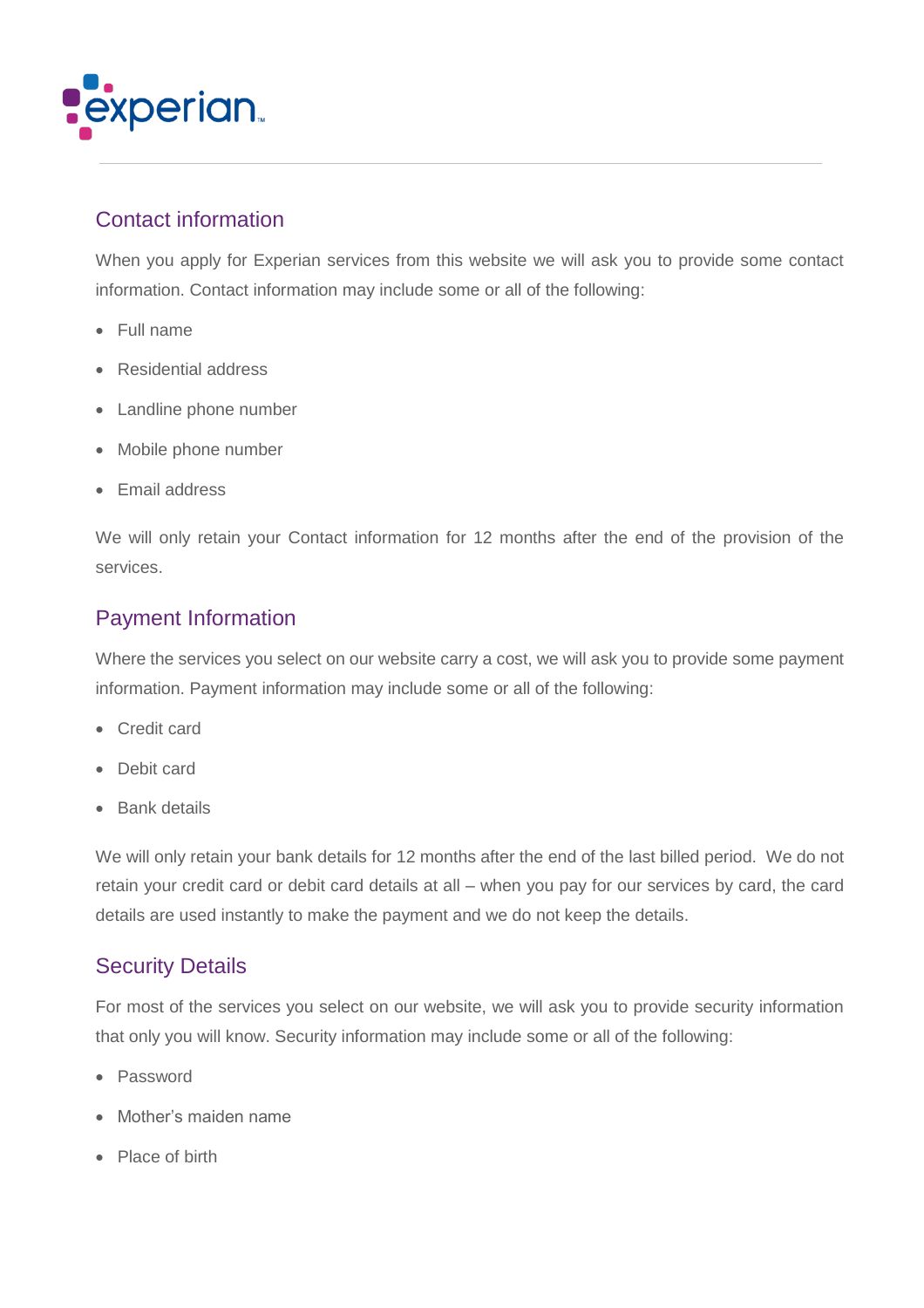

- Memorable place
- Colour of first car
- Favourite animal
- Name of first school

We will only retain your Security information for 6-12 months after the end of the provision of the services.

### Device Information

We may collect certain data automatically, both ourselves and via the use of cookies or third parties, from your visit to our website or use of our services, which may include some or all of the following:

- IP address
- Internet browser
- Operating system
- Google Analytics
- Navigation through the product screens

We will only retain your Device information for up to 2 years after the end of the provision of the services.

### Credit Information

This includes credit information about you held by the credit reference agencies, including your credit score, which shows how you manage existing credit such as your utility providers, banks, phone and broadband service providers, loan providers, etc.

We will only retain your Credit information for up to 2 years after the start of the provision of the services.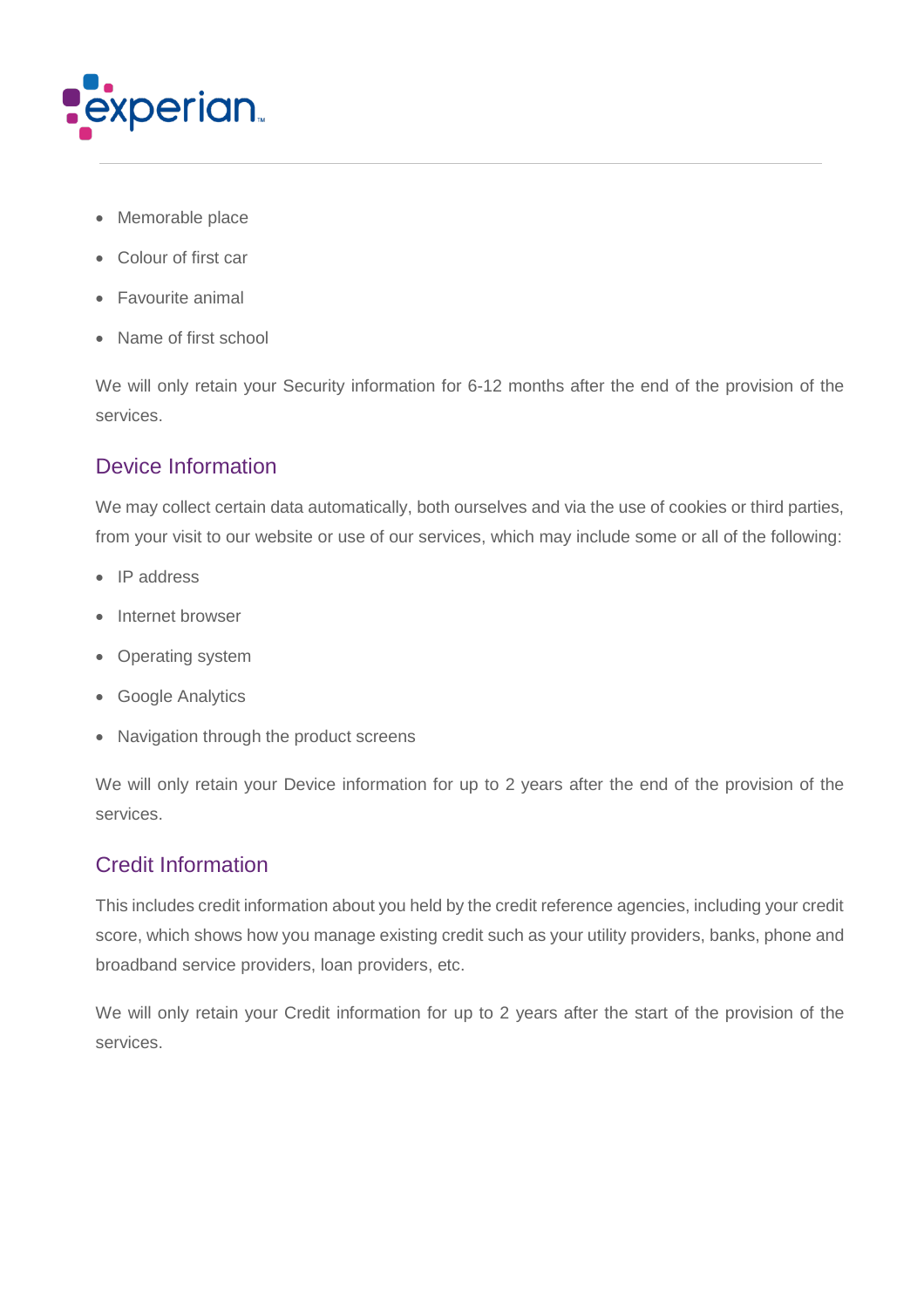

# How we use your information

We use your personal information in lots of ways to make our products and services as effective as possible.

See below to see what we will use your personal information for.

#### To enable you to access our website and use our services

We will use your information to accept you as a new/returning customer and continue to provide you with our products and services

### To confirm your identity and authenticate the information you provide

As part of providing our services to you we will confirm your identity and authenticate the information you provide for security purposes

Establishing your identity is important as the services may provide you with your personal credit information (such as your credit score or credit report) and we must be sure you are who you say you are. Identity checking may also involve checking the registration information you give us against information we already hold about you as a credit reference agency and potentially publicly available information about you such as from social media.

If we are unable to confirm your identity from the registration information you provide, we will let you know by the contact detail preference you have provided and you will then have the option to make a written application and provide further proof of your identity.

#### To process payments and collect arrears

We will use your information to process payment for our services. In the case of bank details, we will use your information to process the payment/s you commit to when signing up to our services and for the collection of any future payments or overdue amounts for those services.

### For fraud investigation, detection and prevention

We will use your information for fraud investigation, detection and prevention measures and in order to provide suitable security for your account and your information that we hold (such as to enable us to prevent others logging in to your account without your permission from unknown devices)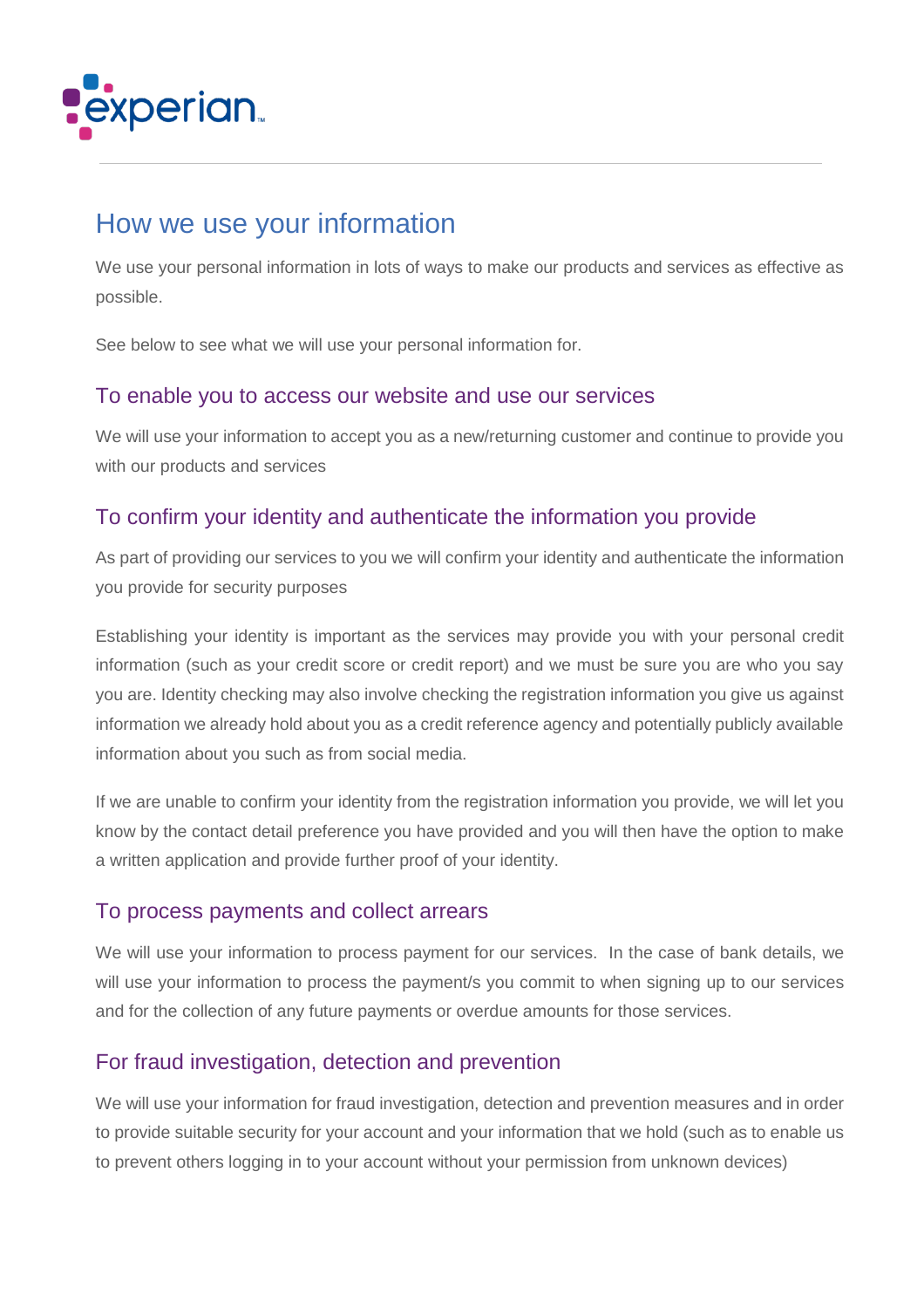

#### For the investigation, detection and prevention of crime

We will use your information for the investigation, detection and prevention of crime (other than fraud)

#### To comply with the law

Like any other business, we are required to comply with many laws and regulations. We will, where necessary, use your information to the extent required to enable us to comply with these requirements

### For reporting and analytical purposes

We will use your information for reporting and analytical purposes (e.g. how many of our customers are in the north or south of the country) to enable us to improve our products and services and provide appropriate levels of support to our customers

#### To track activity on our APPS

We will use your information to track your activity on our APPS and on our websites to help us better understand your interests and how you interact with us. We will use this information to help us detect if someone else is trying to access your account(s) or use the services you take from us. We will also use this information to better engage with you and to ensure that you get the best service we can provide and improve the products in the future.

#### To maintain our records and other administrative purposes

We will use your information to ensure that we maintain comprehensive and up to date records of the ways we process your personal information and other operational activities and therefore we will use the information you provide for record-keeping, updates and general administrative purposes.

### Further uses of your personal information not described in this Privacy Policy

If we use your personal information for any purposes that are not set out in this Privacy Policy, we promise to let you know exactly what we will use it for before we go ahead and use it.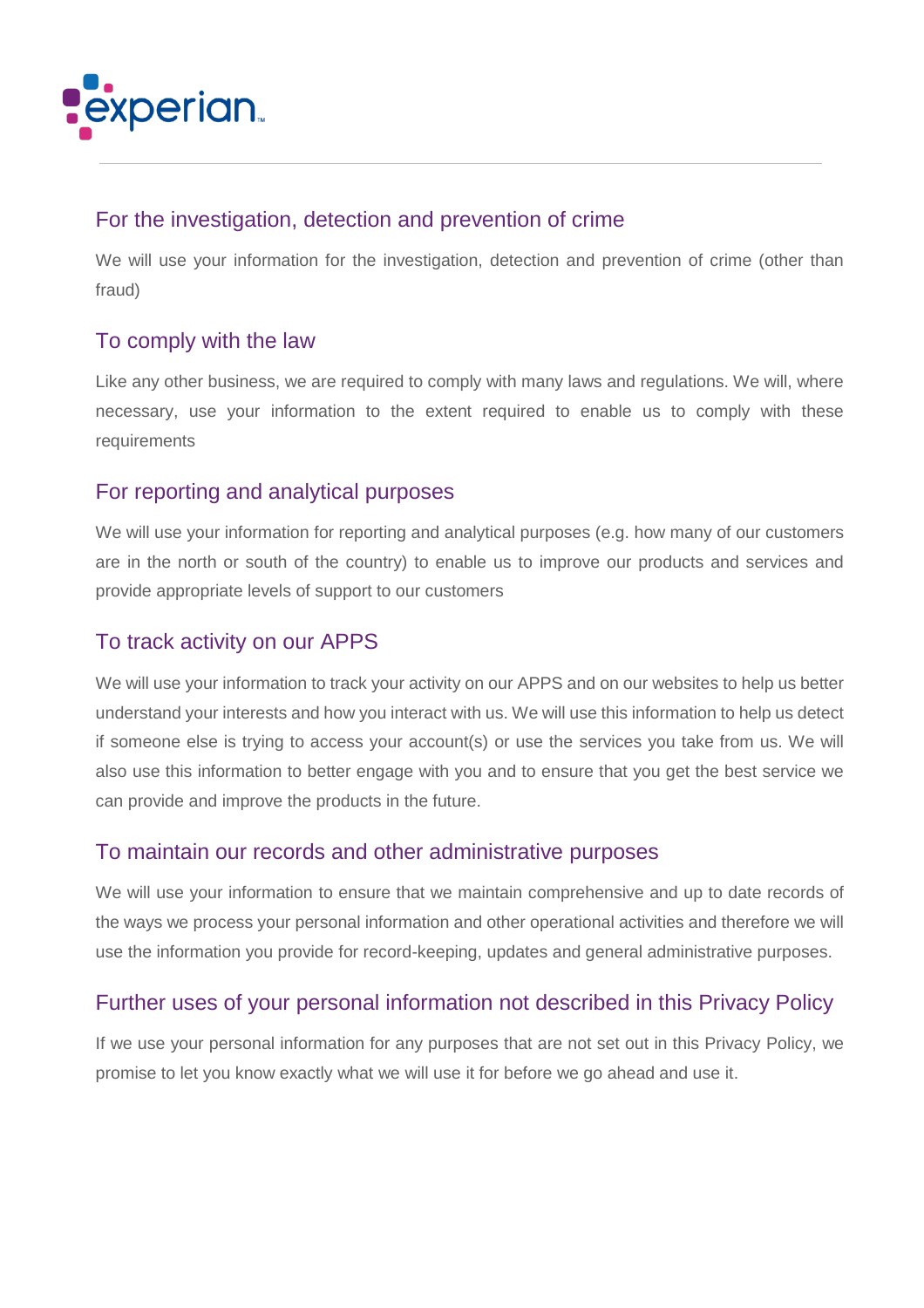

# What are the legal grounds for handling personal information?

#### **Contract**

In most cases, the information described above will be provided to us by you because you want to take services from us or engage with us and our use of your information will be governed by contract terms – see [here](http://www.uar.co.uk/Help/TermsAndConditions) and [here.](http://www.uar.co.uk/Content/Forms/UAR_TermsAndConditions.pdf) Giving this information to us is therefore your choice. If you choose not to give all or some of it to us, this may affect our ability to provide the services you want, to you.

#### **Consent**

Where we collect other information from you such as when we use cookies to collect information about the device you use to access our website, or sometimes third parties collect it on our behalf, you may be asked to consent to this before using our website. If you choose not to give your consent, or you later remove your consent, this may affect our ability to provide the services you want, to you.

### Legitimate Interests

In the United Kingdom, we can also use personal information where the benefits of doing it are not outweighed by the interests or fundamental rights or freedoms of data subjects. The law calls this the "Legitimate Interests" condition for processing. In summary:

- Helping to prevent and detect crime such as fraud and money laundering. Fraud and money laundering cost the British economy many billions of pounds every year. That cost is ultimately passed on to the public in the form of higher prices. By helping to avoid fraud such as identity theft, we help to stop this from happening.
- Running a credit bureau. By providing credit information to lenders about a consumer's creditworthiness a credit bureau is helping to avoid over-indebtedness of consumers, especially vulnerable consumers and the negative effects of excessive debt.

#### Complying with/supporting compliance with legal and regulatory requirements.

We must comply with various legal and regulatory requirements. Additionally, the services we provide help other organisations to comply with their own legal and regulatory obligations. For example, Experian is regulated by the Financial Conduct Authority.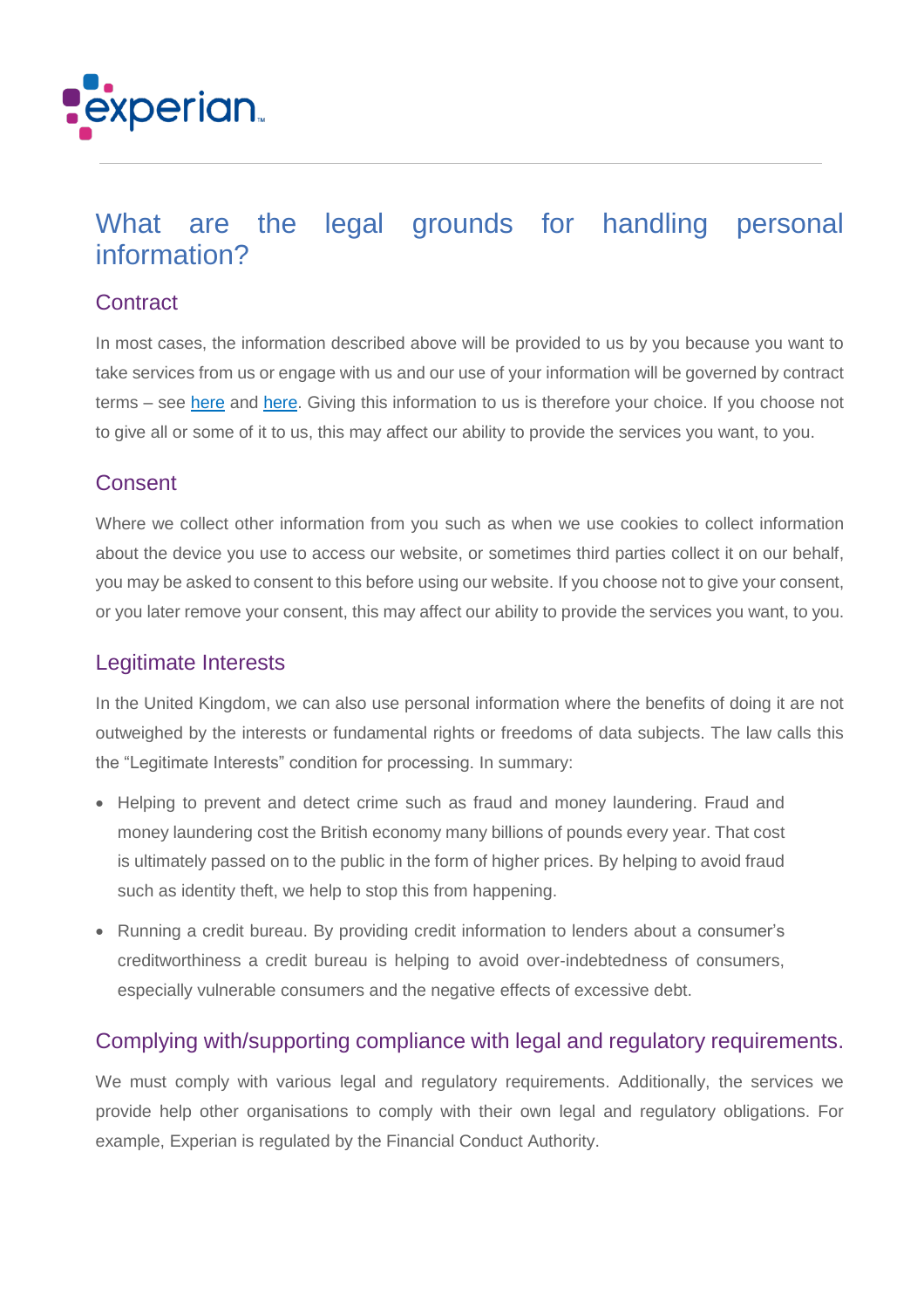

See below to find out more about which of the above legal grounds we rely on when processing your information.

We gather data from the user of this service under a legal basis of legitimate interest due to the need to ensure we have audit trails to track access to the personal data contained within our products and services, the need to confirm the identity of the user, to comply with relevant laws and regulations, to be able to collect payment for use of our products and services, and to be able to effectively provide the services requested.

### Who we share your personal information with

We share your personal information only with those persons who need to handle it so we can provide the Experian products and services you've signed up to. We also share it with companies within the Experian group who manage some parts of the services for us; with suppliers who provide services to us which require access to your personal information only; and with resellers, distributors and agents involved in delivering the services we provide where necessary for them to do so.

Lastly, we may also provide your personal information to fraud prevention agencies. This is to protect the Experian group of companies and our customers, to keep our systems secure, or where it's necessary to protect either yours or our best interests.

See below to find out more about who and why we share your information with others.

#### **1. Group companies**

As a member of the Experian group of companies, we can benefit from the large IT infrastructure and expertise that exists within our business. This means that the personal data you provide to us may be accessed by members of our group of companies for support and administrative purposes.

#### **2. Suppliers**

We use a number of service providers to support our business and these service providers may have access to our systems in order to provide services to us and/or to you on our behalf.

#### **3. Resellers, distributors and agents**

We sometimes use organisations to help provide our products services to clients and customers. Personal information may be provided to them in connection with this purpose.

#### **4. Fraud prevention agencies**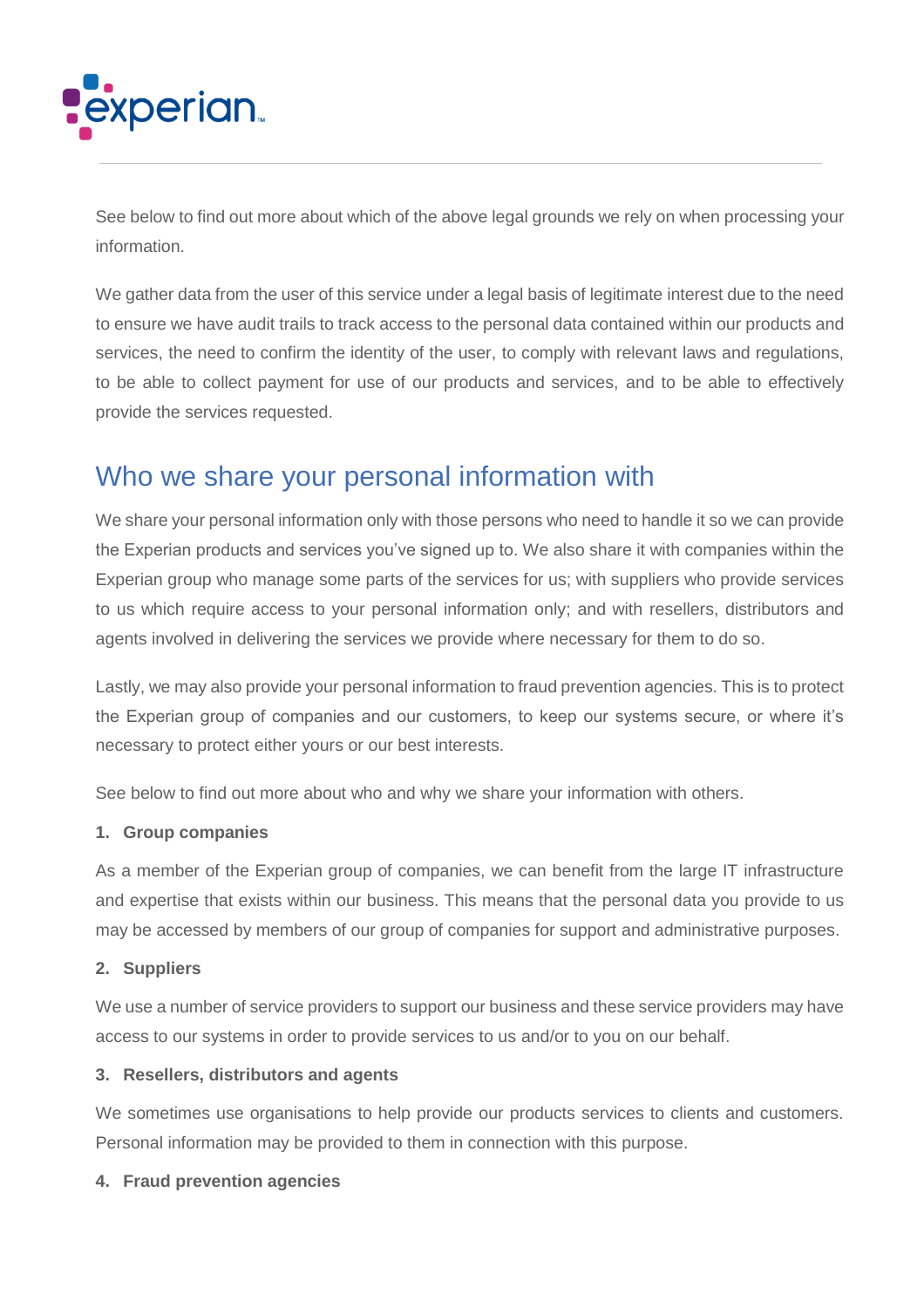

We may check your details with the records we hold and share with fraud prevention agencies. If false or inaccurate information is provided and fraud is identified, we will record this and details will be passed to the other fraud prevention agencies. Law enforcement agencies may access and use this information.

We and other organisations may also access and use this information to prevent fraud and money laundering, for example, when:

- Checking details on applications for credit and credit related or other facilities.
- Managing credit and credit related accounts or facilities.
- Checking details on proposals and claims for all types of insurance
- Checking details of job applicants and employees

Please contact us at Experian Ltd, PO Box 8000, Nottingham, NG80 7WF if you want to receive details of the fraud prevention agencies.

We and other organisations may access and use the information recorded by fraud prevention agencies from other countries.

#### **5. Public bodies, law enforcement and regulators**

The police and other law enforcement agencies, as well as public bodies such as local and central authorities can sometimes request personal information. This may be for the purposes of preventing or detecting crime, apprehending or prosecuting offenders, assessing or collecting tax, investigating complaints or assessing how well a particular industry sector is working.

#### **6. Individuals**

You can obtain a copy of the information we hold about you. See section 'Your rights to how we use your personal information' for further information on how you can do this.

### Where in the world do we send information?

Experian is based in the UK, which is where our main databases are. We also operate elsewhere in and outside the European Economic Area, so we may access your personal information from and transfer it to these locations as well. Don't worry though, any personal information we access from or transfer to these locations is protected by European data protection standards.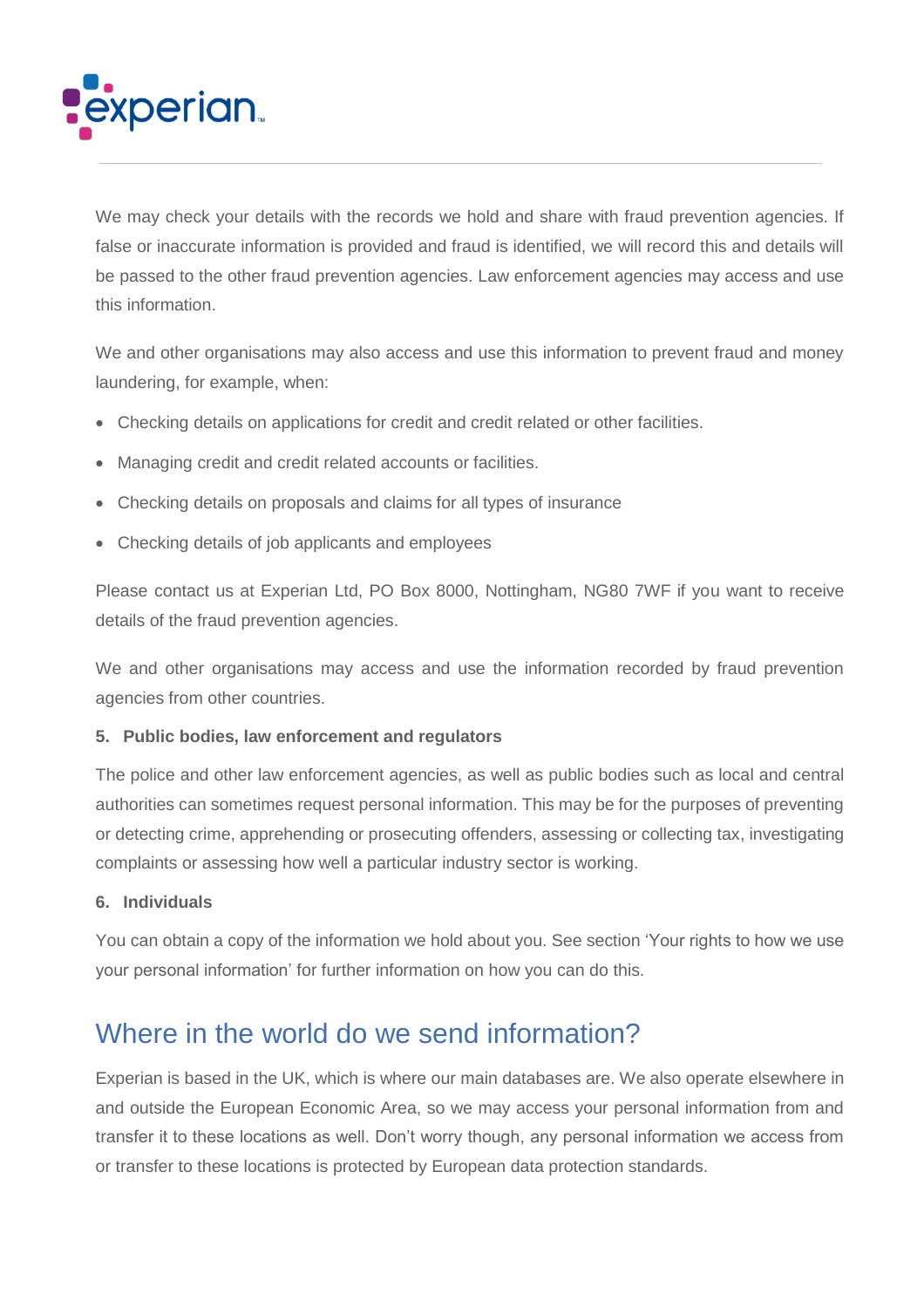

See below to find out more about where we send your information and how it is protected.

While countries in the European Economic Area all ensure rigorous data protection laws, there are parts of the world that may not be quite so rigorous and don't provide the same quality of legal protection when it comes to your personal information.

To make sure we keep your personal information safe, we apply strict safeguards when transferring it overseas. For example:

- Sending your personal information to countries approved by the European Commission as having high quality data protection laws, such as Switzerland, Canada and the Isle of Man
- Putting in place a contract that has been approved by the European Commission with the recipient of your personal information that provides a suitable level of high quality protection, or
- Sending your personal information to a member organisation approved by the European Commission as providing a suitable level of high quality protection. For example, the Privacy Shield Scheme that exists in the US.

Still want to know more about the safeguards we use to protect your personal information overseas? Feel free to contact our Data Protection Officer at [UK.DPOBusinessEnquiries@Experian.com.](mailto:UK.DPOBusinessEnquiries@Experian.com)

# Your rights to how we use your personal information

If our right to process or share your personal information is based on the fact that you've given us consent, you have the right to withdraw that consent at any time by contacting us.

You can also ask for access to the personal information we hold about you and request that we correct any mistakes, restrict or stop processing or delete it. We will assess your request and subject to legal or overriding requirements to keep it we will act on your request, but please note that this does not mean that we will delete negative information about you if it is confirmed to be correct. Credit checking relies on having both positive and negative information in order for lenders to correctly assess your ability to repay any credit you receive. If that is the case, we will explain why. To request a copy of the personal information we hold about you, please follow this [link.](https://www.experian.co.uk/consumer/data-access)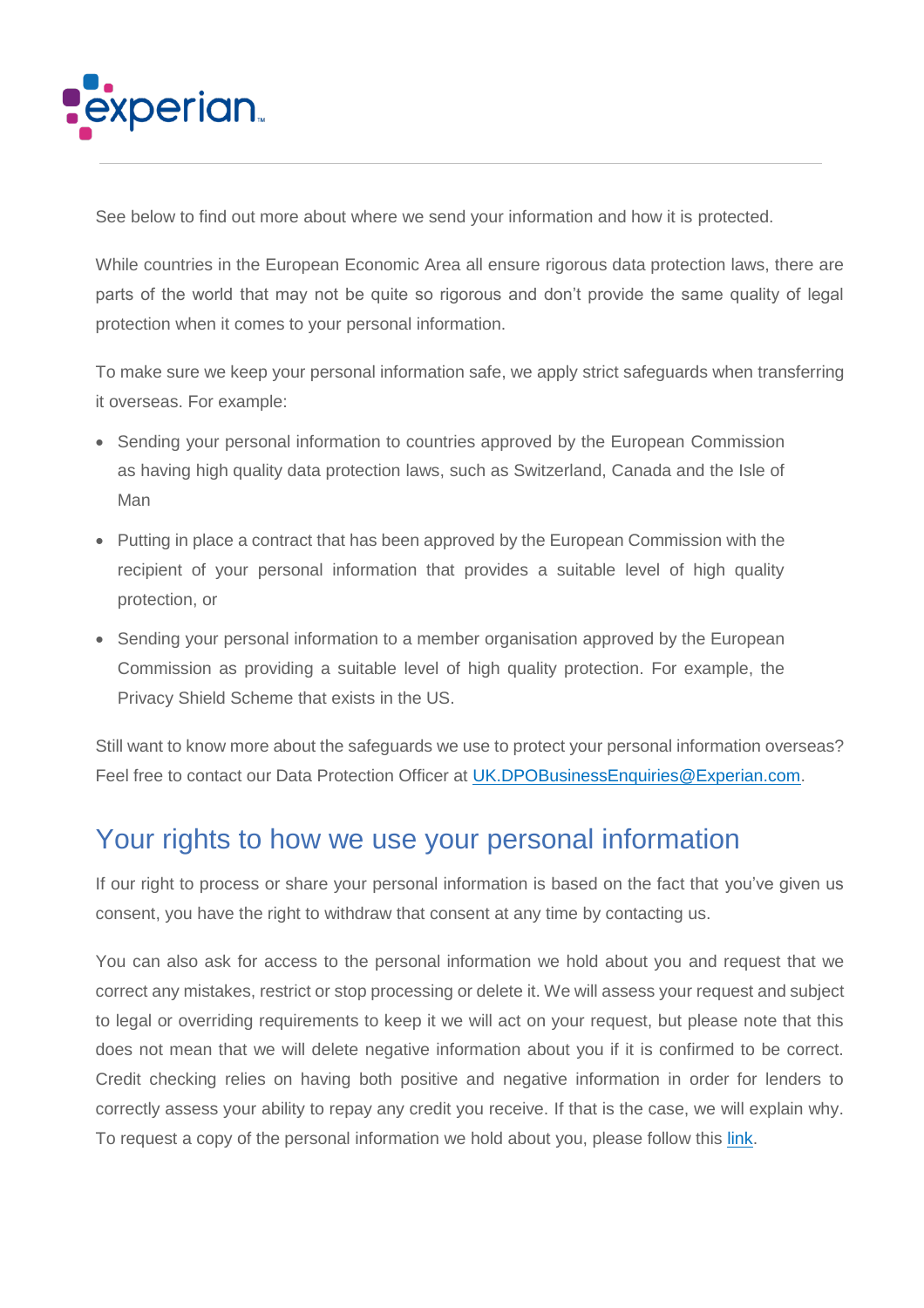

In certain circumstances (e.g. where you provide your information to us (a) with consent to process it or (b) where the processing is necessary for the performance of our contract with you) you can require that we provide the information we hold about you either to you or a third party in a commonly used format. This only applies if we are processing it using automated means. If you would like more information about this, let us know by contacting our Data Protection Officer on [UK.DPOBusinessEnquiries@Experian.com.](mailto:UK.DPOBusinessEnquiries@Experian.com)

# Problems with how we handle your information or rights

We will try to ensure that we deliver the best levels of customer service but if you think we are falling short of that commitment, please let us know by contacting our Data Protection Officer at [UK.DPOBusinessEnquiries@Experian.com.](mailto:UK.DPOBusinessEnquiries@Experian.com) You may also see our full [complaints handling](http://www.experian.co.uk/assets/consumer/contact-us/complaint-handling-procedure.pdf)  [procedure](http://www.experian.co.uk/assets/consumer/contact-us/complaint-handling-procedure.pdf) and how to make a complaint.

If we cannot resolve things under that procedure, then you may have the right to refer your complaint, free of charge, to the Financial Ombudsman Service. The contact details for the Financial Ombudsman Service are:

- Telephone: 0300 123 9 123, or from outside the UK +44 20 7964 1000
- E: [complaint.info@financial-ombudsman.org.uk](mailto:complaint.info@financial-ombudsman.org.uk)
- W: [www.financial-ombudsman.org.uk](http://www.financial-ombudsman.org.uk/)
- Financial Ombudsman Service Exchange Tower London E14 9SR

You also have the right to contact the Information Commissioner's Office (ICO), the supervisory authority that regulates the handling of personal information in the UK. You can contact them by:

- 1. Going to their website at<https://ico.org.uk/>
- 2. Phone on 0303 123 1113
- 3. Post to Information Commissioner's Office, Wycliffe House, Water Lane, Wilmslow, SK9 5AF

You may also have the option to register your complaint using the European Commission Online Dispute Resolution (ODR) platform. This is a web-based platform that is designed to help consumers who have bought goods or services online to deal with issues arising from their purchase.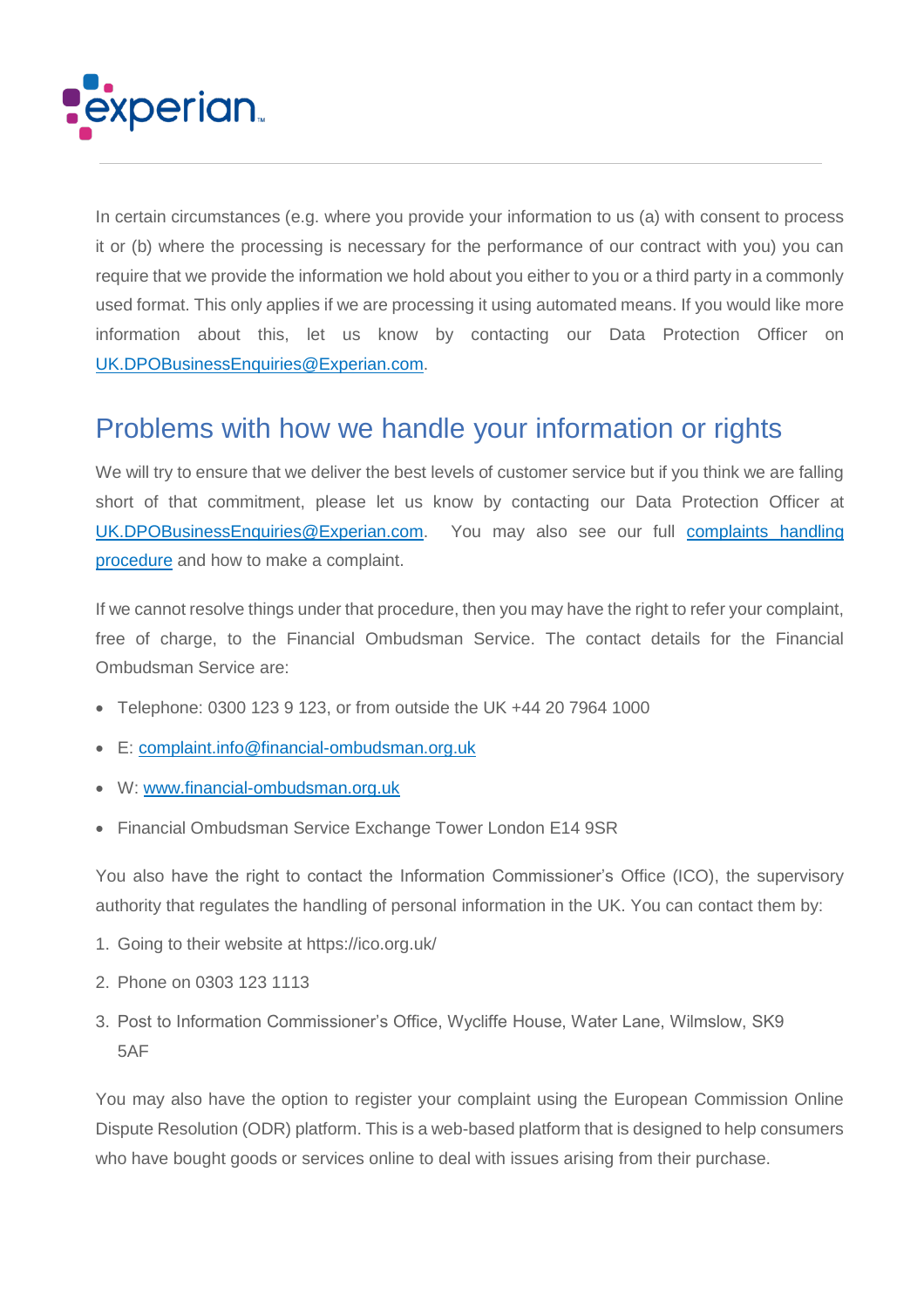

# How we keep your personal information secure

Online privacy and security is the most important aspect of any customer service and we take it extremely seriously. We use a variety of the latest technologies and procedures to protect your personal information from unauthorised access, destruction, use or disclosure.

Experian have a comprehensive Global Security Policy based on internationally recognised standards of security (known as ISO27001 standard) and holds ISO27001 certification in the key areas of Global Security Admin team who are responsible for administering logical access to systems and in the Data Centre.

Experian has a dedicated Cyber Security Investigations team who safeguard Experian's key assets such as its systems and storage facilities. This team, identify and effectively manage any security developments that may threaten Experian's people, process, or technology through intervention and the thorough investigation of security incidents. Experian holds Cyber Essentials Certification and performs risk assessments against our critical and external facing applications annually.

Experian is annually audited by an External QSA (Qualified Security Assessor) from Trustwave and have successfully maintained compliance since 2010

### How long we keep your personal information for

We'll keep your personal information for the periods set out in the section 'What information we collect' above, and where we were not able to give a specific period, we will keep it only as long as we need it to provide the Experian products and services you've signed up to. We may also keep it to comply with our legal obligations, resolve any disputes and enforce our rights. These reasons can vary from one piece of information to the next and depend on the products or services you're signed up to, so the amount of time we keep your personal information for may vary.

See below to see more details about the logic behind how long we keep your information.

### Contact Information

Contact information such as names and addresses are kept while there is a continuing need for us to have it.